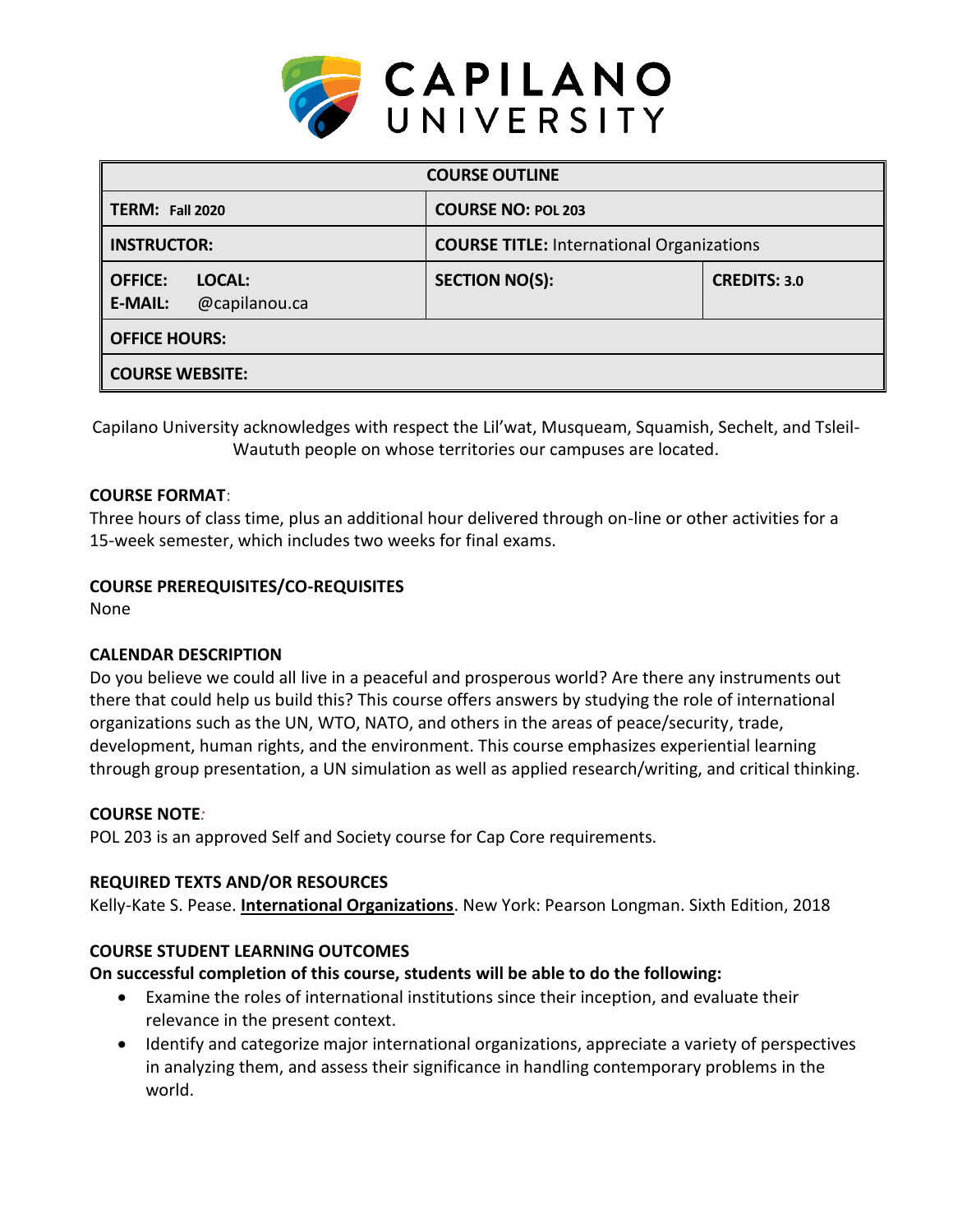## **Students who complete this Self and Society course will be able to do the following:**

- Identify potential root causes of local/global problems and how they affect local/global cultures, economies, politics, and policies.
- Assess and evaluate individual and collective responsibilities within a diverse and interconnected global society.
- Synthesize a range of differing community perspectives on ethics and justice and explain how these perspectives can inform structural change.
- Explain how contexts (e.g. cultural, historical, colonial, economic, technological) shape identity formation and social structures.

# **COURSE CONTENT**

Introduction International Organizations Theories: Mainstream Approaches Theories: Critical Approaches International Security I: Global International Security II: Regional International Trade Development Environmental Governance Social and Humanitarian Issues UN Reform **Conclusion** 

### **EVALUATION PROFILE**

The grading for this course will be based on the following:

| Participation            | 10%  |
|--------------------------|------|
| Individual/group Reports | 10%  |
| <b>Weekly Quizzes</b>    | 20%  |
| <b>Term Paper</b>        | 30%  |
| <b>Final Exam</b>        | 30%  |
|                          | 100% |

Participation grade includes regular attendance in class, participation on various in class and on line activities.

Students write five individual/group reports in alternate weeks on a topic assigned by the instructor. Weekly quizzes cover the materials assigned for the previous week.

Students write a research based argumentative essay on a range of topic areas related to the course. Students also write a final exam on the topic areas covered during the term.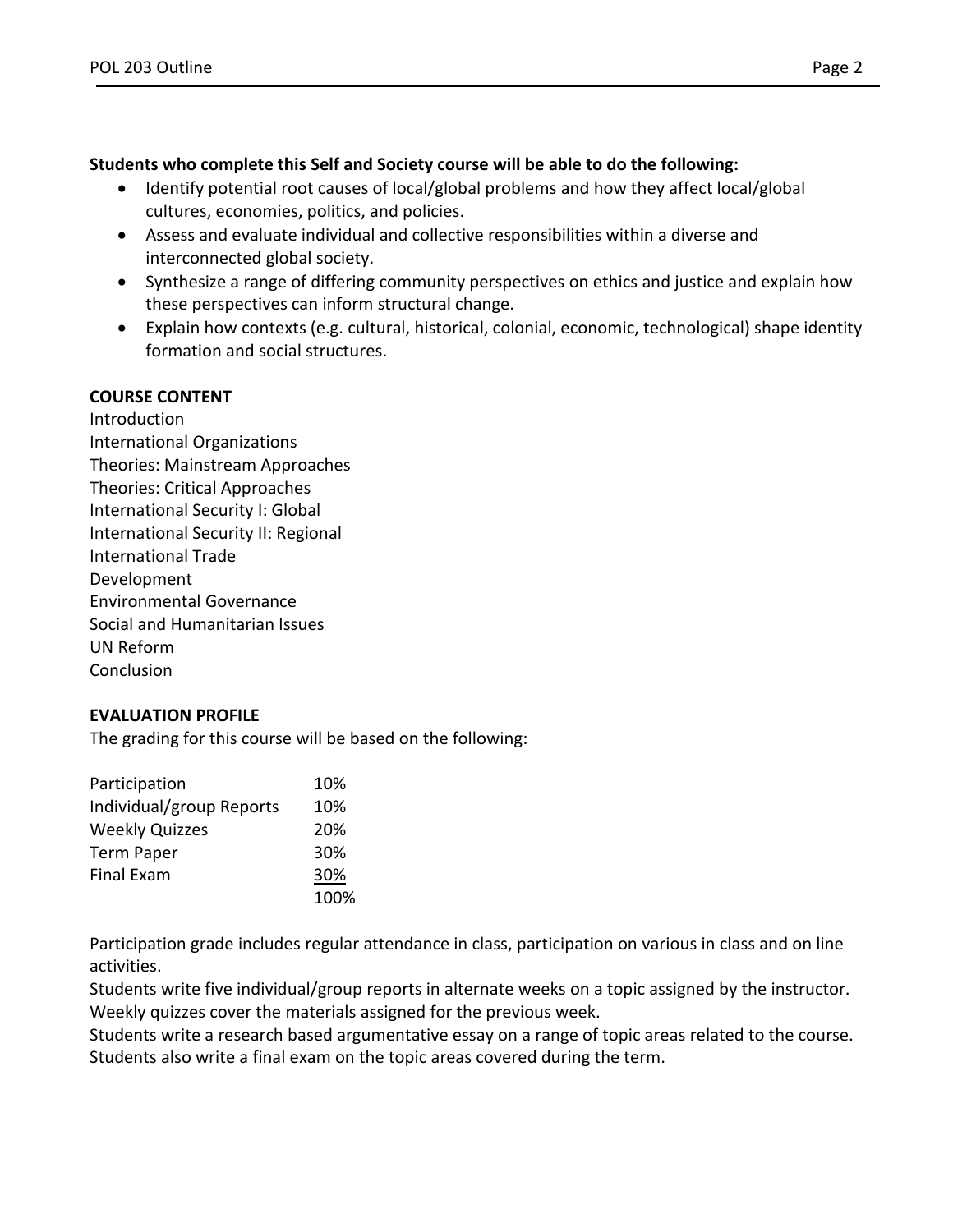#### **GRADING PROFILE**

|             |                           | A+ = 90-100   B+ = 77-79   C+ = 67-69   D = 50-59 |  |
|-------------|---------------------------|---------------------------------------------------|--|
| $= 85-89$   |                           | $ B = 73-76$ $ C = 63-66$ $ F = 0-49$             |  |
| $A - 80-84$ | $  B - 70-72   C - 60-62$ |                                                   |  |

#### **Incomplete Grades**

Grades of Incomplete "I" are assigned only in exceptional circumstances when a student requests extra time to complete their coursework. Such agreements are made only at the request of the student, who is responsible to determine from the instructor the outstanding requirements of the course.

#### **Late Assignments**

Assignments are due at the beginning of the class on the due date listed. If you anticipate handing in an assignment late, please consult with your instructor beforehand. There may be penalties for late submission of assignments.

### **Missed Exams/Quizzes/Labs etc.**

Make-up exams, quizzes and/or tests are given at the discretion of the instructor. They are generally given only in medical emergencies or severe personal crises. Some missed activities may not be able to be accommodated. Please consult with your instructor.

#### **Attendance**

Students are expected to attend all classes and associated activities.

### **English Usage**

Students are expected to proofread all written work for any grammatical, spelling and stylistic errors. Instructors may deduct marks for incorrect grammar and spelling in written assignments.

### **Electronic Devices**

Students may use electronic devices during class for note-taking only.

### **On-line Communication**

Outside of the classroom, instructors will (if necessary) communicate with students using either their official Capilano University email or eLearn; please check both regularly. Official communication between Capilano University and students is delivered to students' Capilano University email addresses only.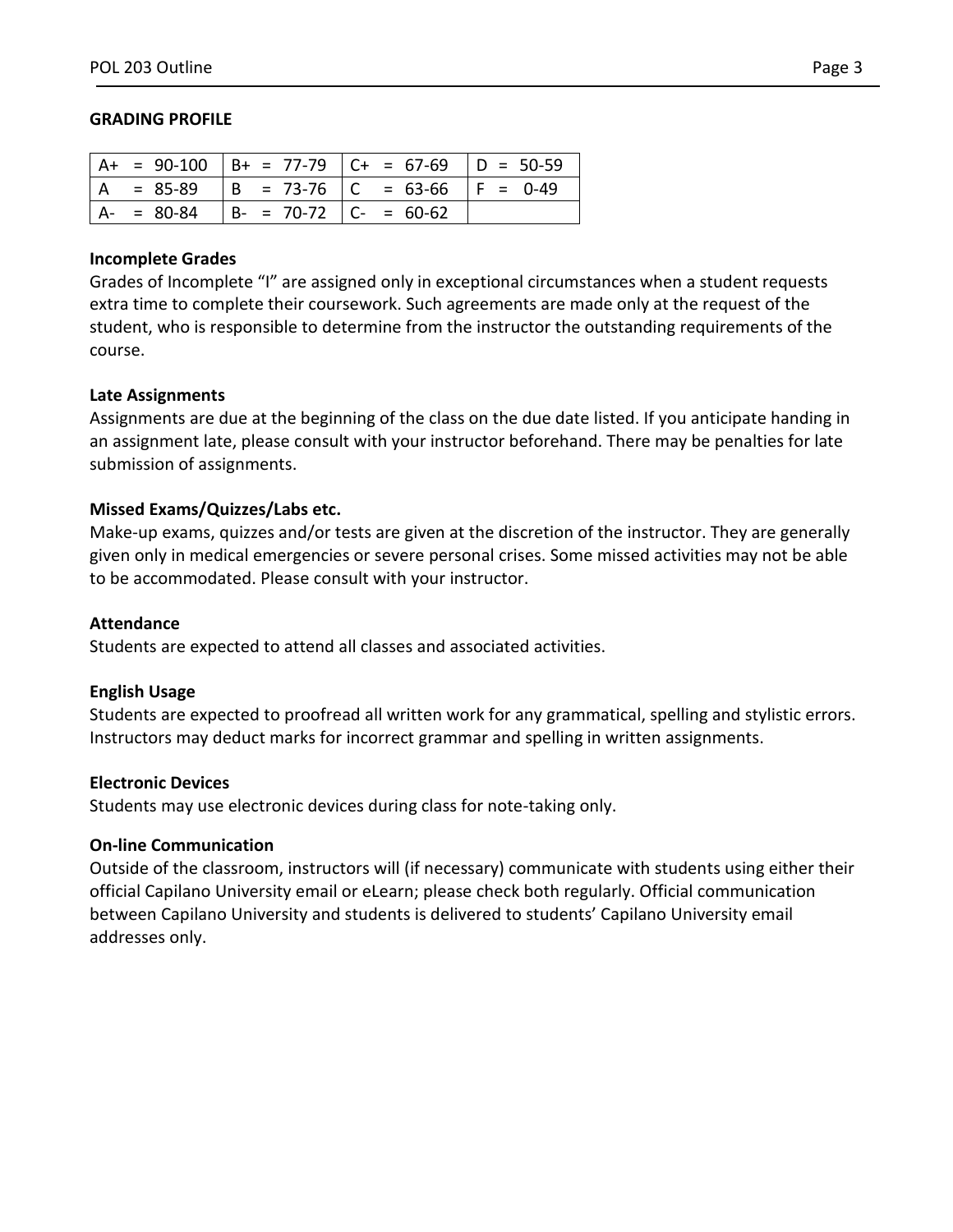# **UNIVERSITY OPERATIONAL DETAILS**

### **Tools for Success**

Many services are available to support student success for Capilano University students. A central navigation point for all services can be found at:<https://www.capilanou.ca/student-life/>

## **Capilano University Security: download the [CapU Mobile Safety App](https://www.capilanou.ca/student-life/support--wellness/safety--security/capu-safe-app/)**

## **Policy Statement (S2009-06)**

Capilano University has policies on Academic Appeals (including appeal of final grade), Student Conduct, Academic Integrity, Academic Probation and other educational issues. These and other policies are available on the University website.

### **Academic Integrity (S2017-05)**

Any instance of academic dishonesty or breach of the standards of academic integrity is serious and students will be held accountable for their actions, whether acting alone or in a group. See policy and procedures S2017-05 Academic Integrity for more information: [https://www.capilanou.ca/about](https://www.capilanou.ca/about-capu/governance/policies/)[capu/governance/policies/](https://www.capilanou.ca/about-capu/governance/policies/)

Violations of academic integrity, including dishonesty in assignments, examinations, or other academic performances, are prohibited and will be handled in accordance with the Student Academic Integrity Procedures.

**Academic dishonesty** is any act that breaches one or more of the principles of academic integrity. Acts of academic dishonesty may include but are not limited to the following types:

**Cheating**: Using or providing unauthorized aids, assistance or materials while preparing or completing assessments, or when completing practical work (in clinical, practicum, or lab settings), including but not limited to the following:

- Copying or attempting to copy the work of another during an assessment;
- Communicating work to another student during an examination;
- Using unauthorized aids, notes, or electronic devices or means during an examination;
- Unauthorized possession of an assessment or answer key; and/or,
- Submitting of a substantially similar assessment by two or more students, except in the case where such submission is specifically authorized by the instructor.

**Fraud**: Creation or use of falsified documents.

**Misuse or misrepresentation of sources**: Presenting source material in such a way as to distort its original purpose or implication(s); misattributing words, ideas, etc. to someone other than the original source; misrepresenting or manipulating research findings or data; and/or suppressing aspects of findings or data in order to present conclusions in a light other than the research, taken as a whole, would support.